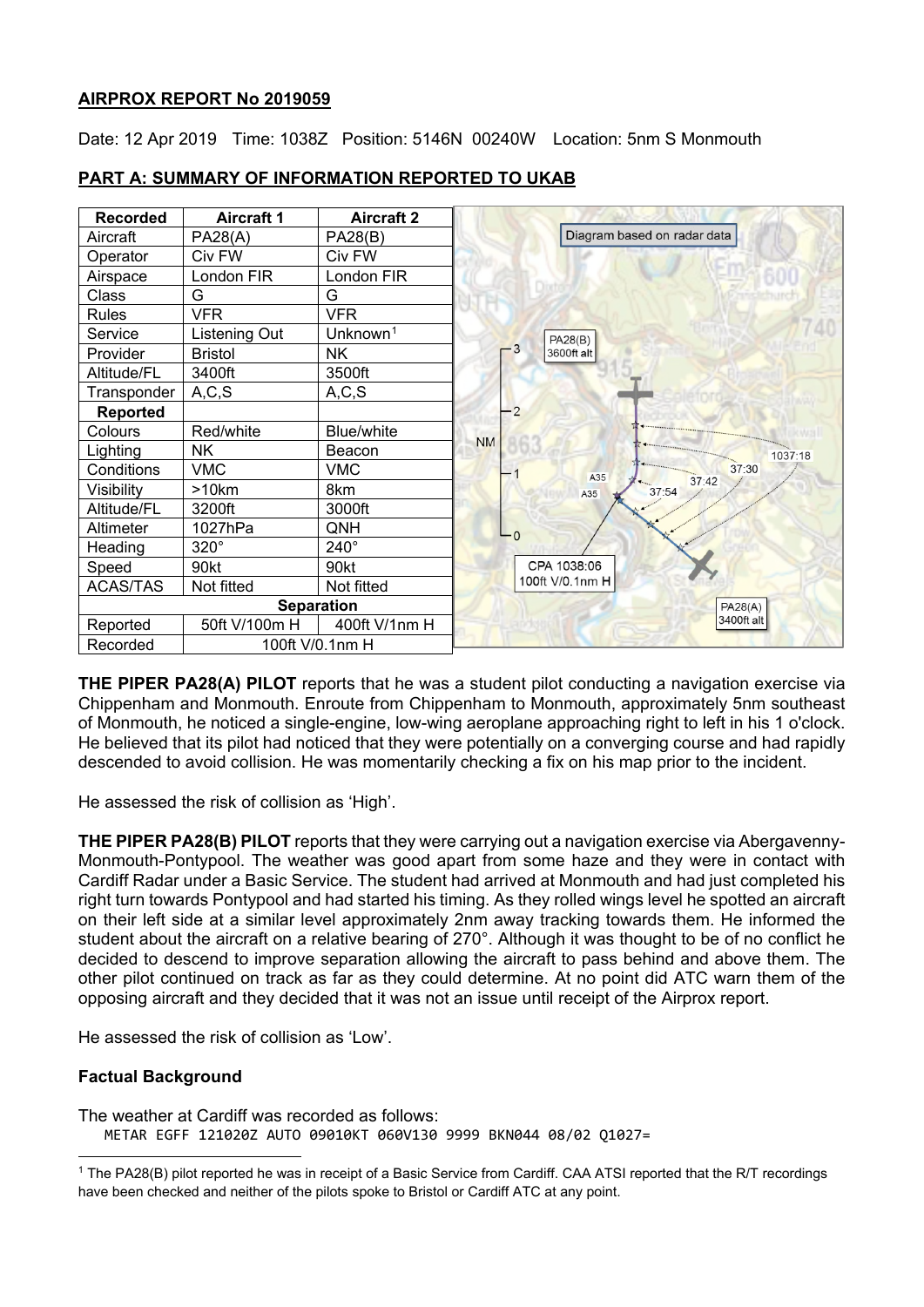## **Analysis and Investigation**

## **UKAB Secretariat**

The PA28(A) and PA28(B) pilots shared an equal responsibility for collision avoidance and not to operate in such proximity to other aircraft as to create a collision hazard<sup>[2](#page-1-0)</sup>. Because the incident geometry is considered as converging then PA28(A) pilot was required to give way to PA28(B)<sup>[3](#page-1-1)</sup>. The radar sweep after CPA (1038:10) showed PA28(A) in a level right turn at FL031 (3500ft) and PA28(B) continuing on track having descend to FL028 (3200ft).



The UK AIP[4](#page-1-2) states under the title 'Frequency Monitoring Code' that pilots routeing close to certain airfields outside CAS who are monitoring the promulgated ATC frequency, but do not require an Air Traffic Service, should select a local SSR conspicuity code. This will allow the appropriate ATCU to attempt to establish contact with an aircraft which is displaying such a code in order to resolve potential conflictions.

### **Summary**

An Airprox was reported when 2 PA28s flew into proximity near Monmouth at 1038 on Friday 12<sup>th</sup> April 2019. Both pilots were operating under VFR in VMC. PA28(A) pilot was listening out on the Bristol Approach frequency and PA28(B) pilot reported that he was in receipt of a Basic Service from Cardiff, but no calls were registered on the recording of the frequency.

# **PART B: SUMMARY OF THE BOARD'S DISCUSSIONS**

Information available consisted of reports from both pilots and radar photographs of the event. Relevant contributory factors mentioned during the Board's discussions are highlighted within the text in bold, with the numbers referring to the Contributory Factors table displayed in Part C.

The Board first discussed the actions of PA28(A)'s pilot. He reported that he was a student pilot routeing from Chippenham to Monmouth and that he was listening out on the Bristol frequency. However, the Board noted that he was squawking 7000, not the listening code for Bristol. GA members commented that although it was not a requirement, if pilots were listening on a frequency then it was good airmanship to also select the listening squawk because this would give situational awareness to ATC in case they wished to contact the pilot for any reason (such as to provide traffic our airspace warnings). The PA28(A) pilot reported that he saw PA28(B) late (**CF4**), approaching right-to-left in his 1 o'clock on

 $\overline{a}$ <sup>2</sup> SERA.3205 Proximity.

<span id="page-1-1"></span><span id="page-1-0"></span><sup>&</sup>lt;sup>3</sup> SERA.3210 Right-of-way (c)(2) Converging.

<span id="page-1-2"></span><sup>4</sup> ENR 1.6, Paragraph 2.2.5.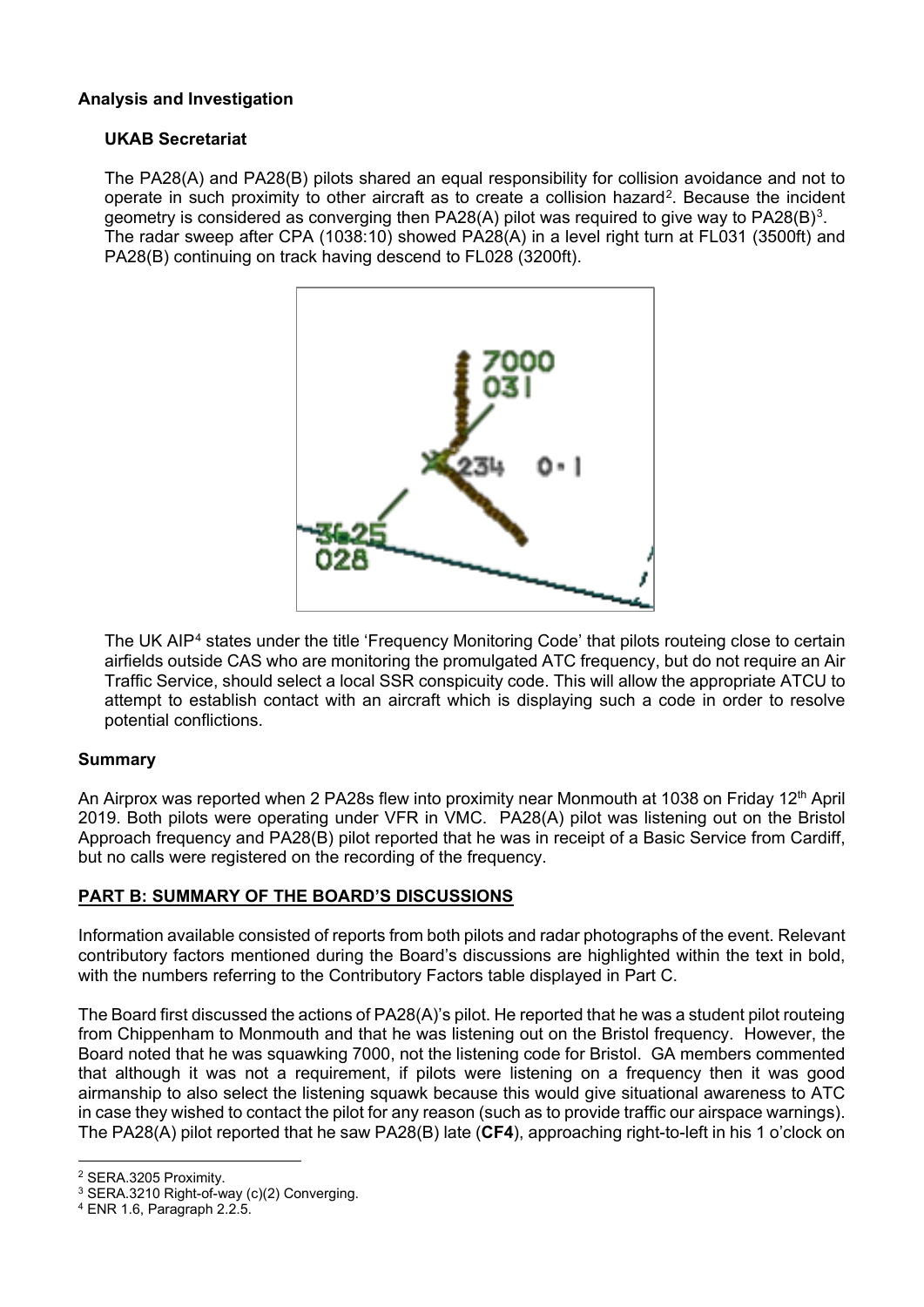a converging course. This late awareness probably explained why the PA28(A) pilot had assessed that the two aircraft were much closer than actually measured or reported by the PA28(B) pilot. A GA member also noted that the PA28(A) pilot had reported that he had not seen the other aircraft earlier because he had momentarily been checking a fix on his map (**CF3**)**.** Acknowledging that such tasks needed to be carried out, he commented that the incident highlighted the need to maintain a robust lookout at all times in Class G see-and-avoid airspace, ideally focusing attention outside according to the 80:20 rule for time prioritisation because lookout was often the only safety barrier available.

Turning to the pilot of PA28(B), the Board noted that he had reported that he had been in receipt of a Basic Service from Cardiff. However, although radar recordings reveal that his aircraft was displaying a Cardiff SSR code, there was no record of him contacting the Cardiff frequency around the period of the Airprox. Nevertheless, he had seen PA28(A) at a range of about 2nm, at a similar level and tracking towards them. Although the PA28(A) pilot was required to give way to them, the PA28(B) instructor had sensibly decided not to rely on this and had appropriately descended to avoid PA28(A) himself.

It was apparent to the Board that neither pilot was effectively in receipt of an ATS and members wondered whether both pilots would have been better served by requesting an ATS from Cardiff, which was publicised as a LARS unit. Had they both done so then they might have obtained some form of situational awareness about the other's aircraft (**CF1/2**), either from their respective position reports or a warning from ATC depending on the type of service being provided.

Turning to the risk, the Board noted that the PA28(B) pilot had reported seeing the other aircraft at approximately 2nm after having rolled out on their new track. However, looking at the radar traces it appeared that the aircraft were more like 1/2nm separated at the time. Nevertheless, although they agreed that safety had been degraded, they also agreed that PA28(B) pilot had subsequently been able to act in a timely and effective manner to negate the risk of a collision. Accordingly, the Airprox was assessed as risk Category C.

## **PART C: ASSESSMENT OF CONTRIBUTORY FACTORS AND RISK**

| <b>CF</b> | Factor                                                         | <b>Description</b>                         | Amplification                                                   |  |  |  |  |  |
|-----------|----------------------------------------------------------------|--------------------------------------------|-----------------------------------------------------------------|--|--|--|--|--|
|           | <b>Flight Elements</b>                                         |                                            |                                                                 |  |  |  |  |  |
|           | • Tactical Planning and Execution                              |                                            |                                                                 |  |  |  |  |  |
|           | <b>Human Factors</b>                                           | • Communications by Flight Crew with ANS   | Apt ATS not requested by pilot                                  |  |  |  |  |  |
|           | • Situational Awareness of the Conflicting Aircraft and Action |                                            |                                                                 |  |  |  |  |  |
| 2         | Contextual                                                     | • Situational Awareness and Sensory Events | Pilot had no, or only generic, or late Situational<br>Awareness |  |  |  |  |  |
| 3         | <b>Human Factors</b>                                           | • Distraction - Job Related                | Pilot was distracted by other tasks                             |  |  |  |  |  |
|           | • See and Avoid                                                |                                            |                                                                 |  |  |  |  |  |
| 4         | <b>Human Factors</b>                                           | • Monitoring of Other Aircraft             | Late-sighting by one or both pilots                             |  |  |  |  |  |

### Contributory Factors:

Degree of Risk: C.

Safety Barrier Assessment<sup>[5](#page-2-0)</sup>

In assessing the effectiveness of the safety barriers associated with this incident, the Board concluded that the key factors had been that:

<span id="page-2-0"></span> $\overline{a}$ <sup>5</sup> The UK Airprox Board scheme for assessing the Availability, Functionality and Effectiveness of safety barriers can be found on the [UKAB Website.](http://www.airproxboard.org.uk/Learn-more/Airprox-Barrier-Assessment/)